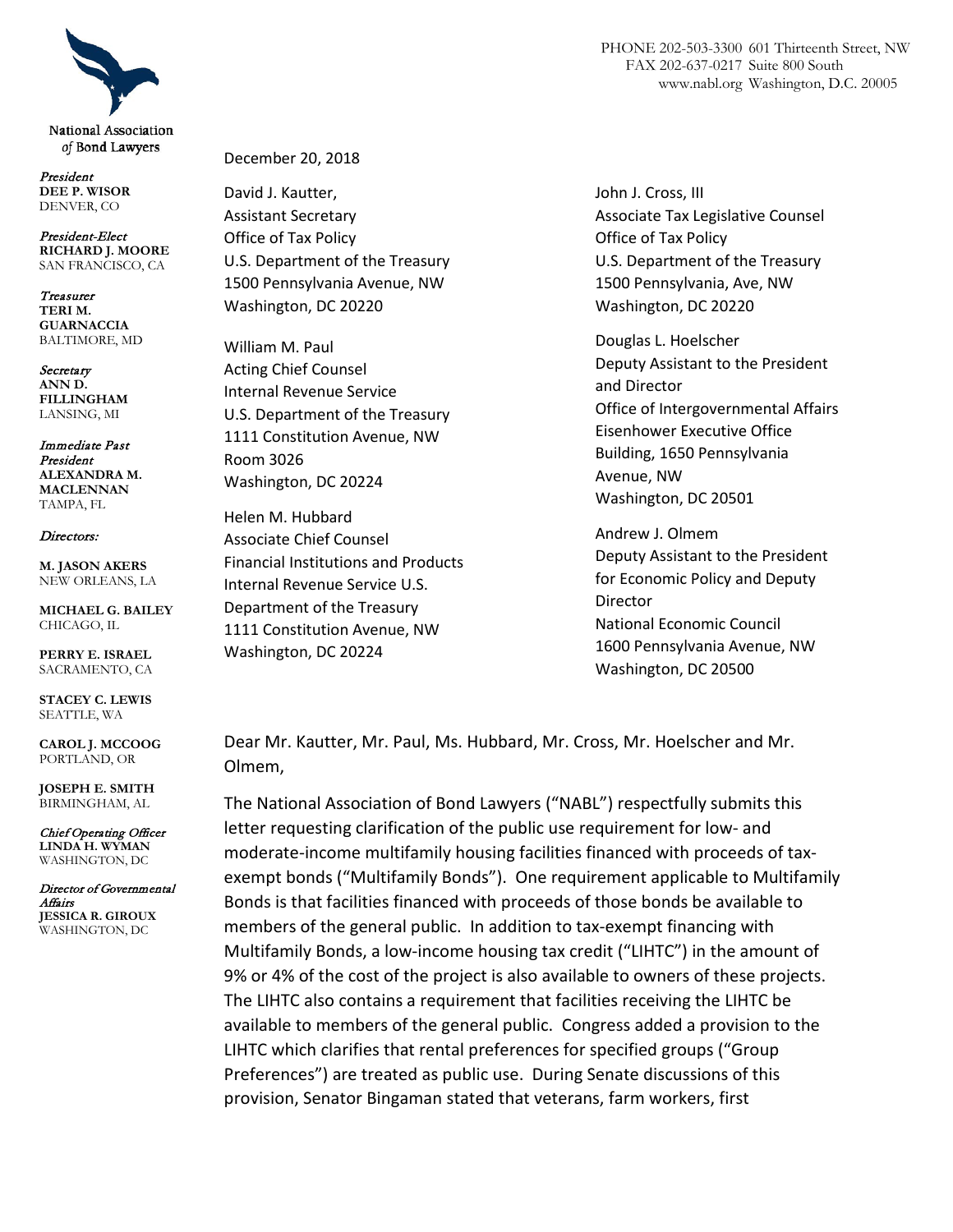responders, teachers, low-income parents attending college, pregnant or parenting teens, and domestic abuse victims were intended to be included in the Group Preferences.<sup>[1](#page-1-0)</sup> Other groups can be specified under programs or policies implemented by States or by the Federal government. In order for low-income multifamily housing facilities to qualify for the 4% LIHTC a portion of the project must be financed with tax-exempt bonds and, generally, the only type of taxexempt bonds that can be used for these purposes are Multifamily Bonds.

Because Group Preferences are permitted for purposes of the LIHTC and the 4% LIHTC requires financing with tax-exempt bonds, NABL believes that stakeholders and market participants would benefit from a clarification that the same Group Preferences also constitute public use for Multifamily Bonds. Without this clarification Group Preferences would not be available when the 4% LIHTC is used. This clarification would allow issuers of Multifamily Bonds to take advantage of grant and low-interest loan programs which are available only for projects with Group Preferences. Access to these other sources of funding will reduce the costs of acquiring, constructing or rehabilitating low- and moderateincome housing projects and result in more housing units available for low and moderate income individuals. Without this clarification projects for homeless veterans, public school teachers and similar groups have been abandoned, delayed or downsized. NABL's suggested clarification would maintain flexibility for State and local governments to address regional housing affordability issues.

#### **Discussion of Requested Clarification**

 $\overline{\phantom{a}}$ 

Proceeds of Multifamily Bonds issued under Section 142(a)(7) of the Internal Revenue Code of 1986 (the "Code") may be used to finance multifamily housing facilities a portion of which are reserved for low- and moderate-income tenants ("Affordable Multifamily Facilities"). The Treasury Regulations require that Affordable Multifamily Facilities be available to members of the general public. Section 42 of the Code contains rules governing the eligibility of Affordable Multifamily Facilities for the LIHTC and is generally interpreted as requiring that these facilities be available to members of the general public. Section 42(g)(9) of the Code, relating to the LIHTC, treats Group Preferences as meeting the public use requirement for purposes of the LIHTC. Group Preferences are not specifically mentioned in the Multifamily Bond provisions; however, the public use requirement under the LIHTC provisions and Multifamily

<span id="page-1-0"></span> $1$  154 Cong. Rec. S7620 (daily ed. July 29, 2009 (statement of Sen. Bingaman), available here: https://www.congress.gov/crec/2008/07/29/CREC-2008-07-29-senate.pdf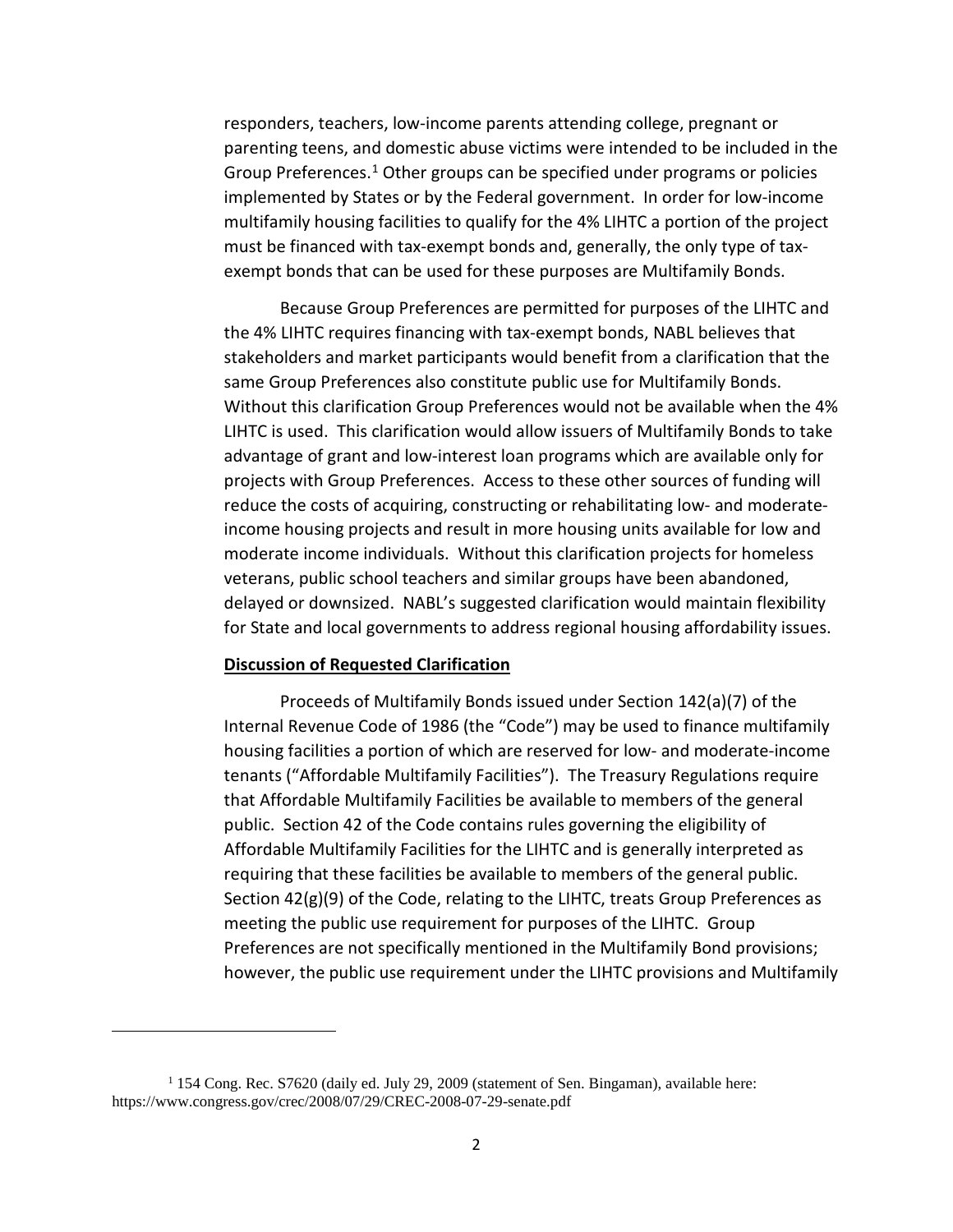Bond provisions has generally been interpreted in a similar manner due to the fact that both provisions are interrelated.

The general public use requirement applicable to Multifamily Bonds is set forth in regulations issued before the Tax Reform Act of 1986. Neither those regulations nor any other subsequent formal published guidance indicates that the general public use requirement prohibits almost all Group Preferences or indicates that "general public use" is properly interpreted differently than it is under the LIHTC provisions. However, the IRS has expressed an unwillingness to permit Group Preferences for Multifamily Bonds through the private letter ruling process. An interpretation of requirements governing Multifamily Bonds that does not incorporate Group Preferences would, in essence, make the 4% LIHTC unavailable for Affordable Multifamily Facilities with Group Preferences. We do not believe that this was the Congressional intent when Group Preferences were added to the LIHTC.

For decades, state and local issuers have used Multifamily Bonds and the LIHTC to facilitate public/private partnerships that take advantage of federal financial support and private investment to develop affordable rental housing and generate economic activity. Because all or a portion of these housing facilities are rented to individuals of low or moderate income paying lower rents, they may not be financially viable without the combination of low interest taxexempt financing and subsidies provided by the LIHTC. In addition, States, local entities, housing authorities and charitable organizations will often provide additional low- or no-interest financing or grants in support of projects with Group Preferences. All of these sources of financing and subsidies enable a greater number of affordable housing projects to be acquired, built or renovated thereby benefiting more low-income individuals. For example, the Veterans Administration and the Department of Housing and Urban Development offer vouchers for projects providing preferences for veterans with incomes at or below Federal income thresholds. The current lack of clarity regarding the public use requirement has caused many Affordable Multifamily Projects across the country to be abandoned, delayed or downsized. We are aware of specific circumstances in which the uncertainty surrounding this issue has held up transactions for housing for homeless veterans, public school teachers and similar groups. NABL believes that stakeholders would benefit from a clarification that Group Preferences apply for purposes of both the LIHTC and Multifamily Bonds.

We request that this clarification be made either through legislation, such as a technical correction, or through guidance published by the Treasury Department and/or Internal Revenue Service. We note that a technical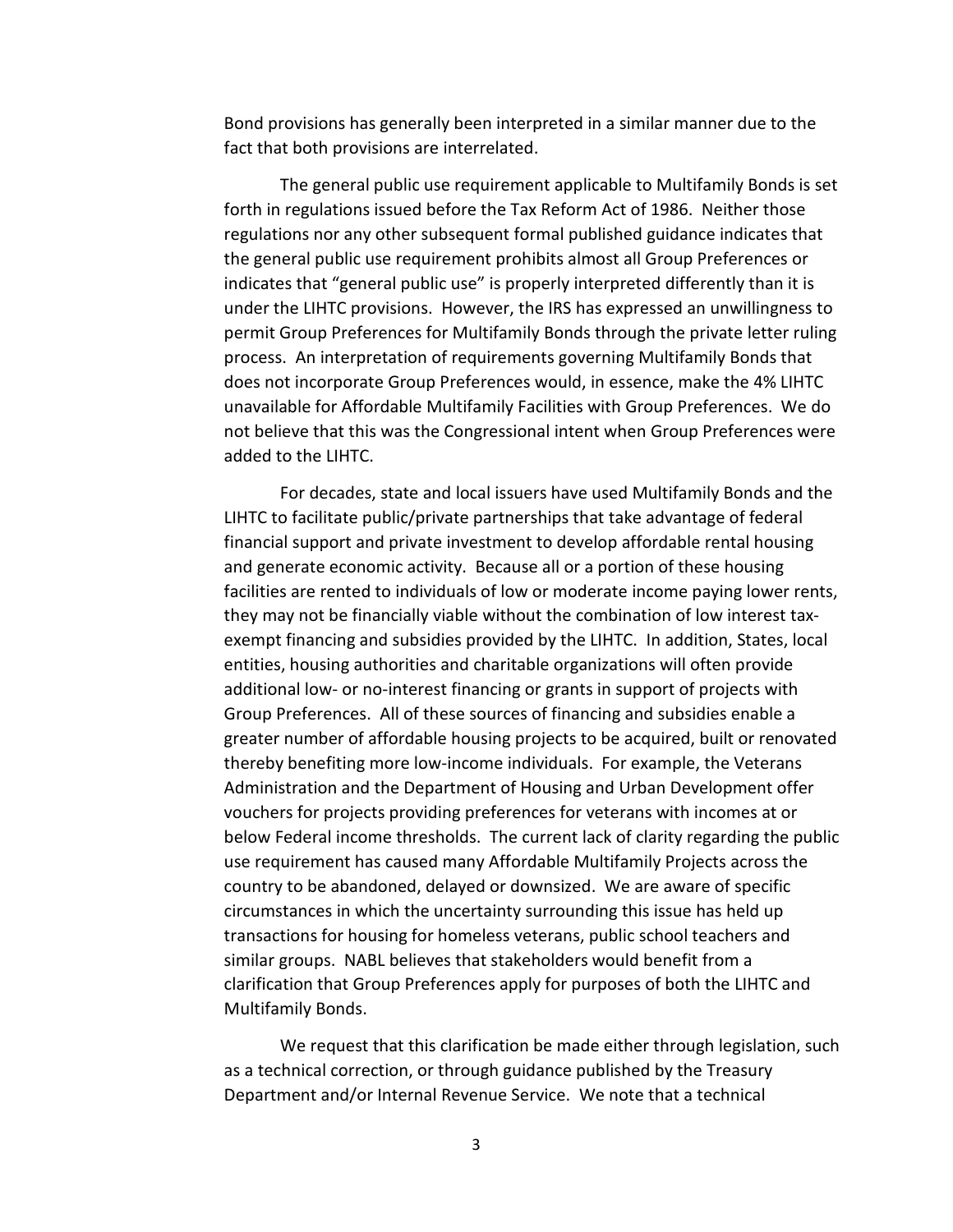correction providing a cross reference in Section 142(d)(2) of the Code to Section 42(g)(9) of the Code is contained in The Retirement, Savings, and Other Tax Relief Act of 2018 (the "2018 Bill"). If enacted, the 2018 Bill will provide the clarification that we are seeking. If the 2018 Bill is not enacted or otherwise delayed, we ask that the IRS and Treasury Department promulgate guidance clarifying that Group Preferences permitted in Section 42(g)(9) be treated as meeting the public use requirement for purposes of Section 142(a)(7). We have attached a suggested form of a Notice which would provide this guidance.

Sincerely,

Lee P. Wison

Dee P. Wisor President, National Association of Bond Lawyers

Enclosure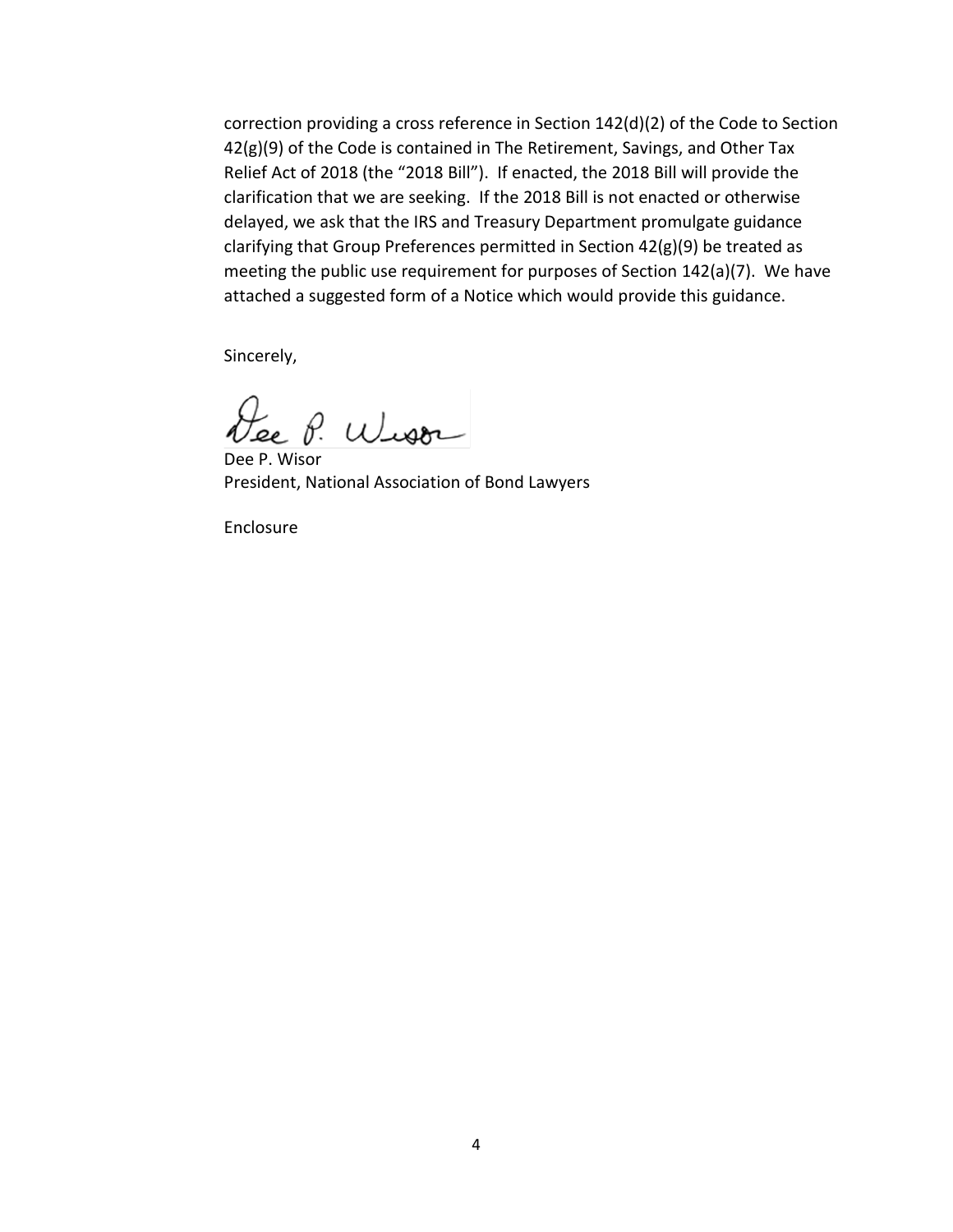Notice 2018-\_\_

## Full Text:

# I. Purpose

In order to enable the issuance of tax-exempt bonds under  $\S 142(a)(7)$  of the Internal Revenue Code of 1986 (except as noted, section references in this Notice are to the Internal Revenue Code of 1986 and the Income Tax Regulations) to finance the acquisition, construction, and/or rehabilitation of low-and-moderate income multifamily housing units with preferences or restrictions that favor or require renting units to specified groups such as homeless veterans, low-and-moderate income veterans, public school teachers, disabled individuals, homeless, transitional teens, first responders, etc., this notice is issued to clarify that the term "general public use" should be interpreted in the same manner for purposes of § 142 as it is for purposes of § 42.

This Notice is effective as of \_\_\_\_\_\_\_\_, 2019. For the scope of application of this Notice, see § IV of this Notice.

This Notice invites public comment on the guidance provided herein.

#### II. Background

§ 103(a) of the code provides that "Except as provided in subsection (b), gross income does not include interest on any State or local bond."

§ 103(b)(1) of the code provides that:

"Subsection (a) shall not apply to--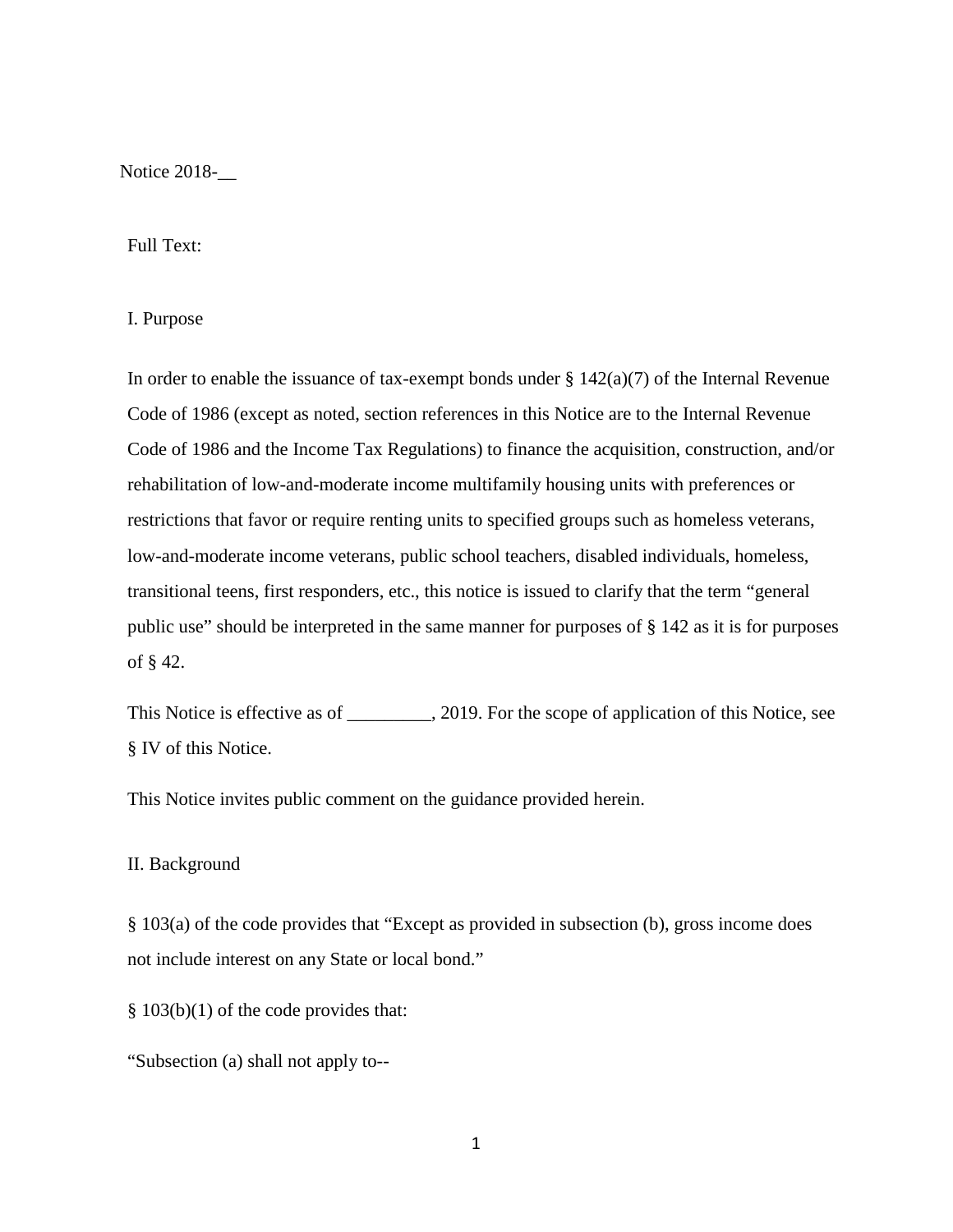(1) Private activity bond which is not a qualified bond

 Any private activity bond which is not a qualified bond (within the meaning of section  $141$ )."

§ 141(e) of the code provides that an "exempt facility bond" is a "qualified bond".

§ 142(a)(7) of the code provides that an "exempt facility bond" means any bond issued as part of an issue 95 percent or more of the net proceeds of which are to be used to provide a "qualified residential rental project".

§ 1.103-8 (a)(2) of the Income Tax Regulations states that "To qualify . . . as an exempt facility, a facility must serve or be available on a regular basis for general public use, or be a part of a facility so used, as contrasted with similar types of facilities which are constructed for the exclusive use of a limited number of nonexempt persons in their trades or businesses."

 $§$  1.103-8(b)(4)(i)(b) of the Income Tax Regulations provides that the units of a qualified residential rental project must be "available to the general public."

§1.103-8(b)(9) of the Income Tax Regulations, Example 2 states that an apartment building constructed adjacent to a factory wherein the factory employees are given preference as tenants violates the public use requirement.

§1.103-8(b)(9) of the Income Tax Regulations, Example 4 provides, indirectly, that a multifamily project restricted to tenants 65 years or older does not violate the public use requirement. In this example, the preference for seniors was imposed by the county issuing the bonds.

§ 42 of the code provides for tax credits to be provided under § 38 for certain costs of acquiring, constructing, and/or rehabilitating low-income residential rental units (a "LIHTC").

2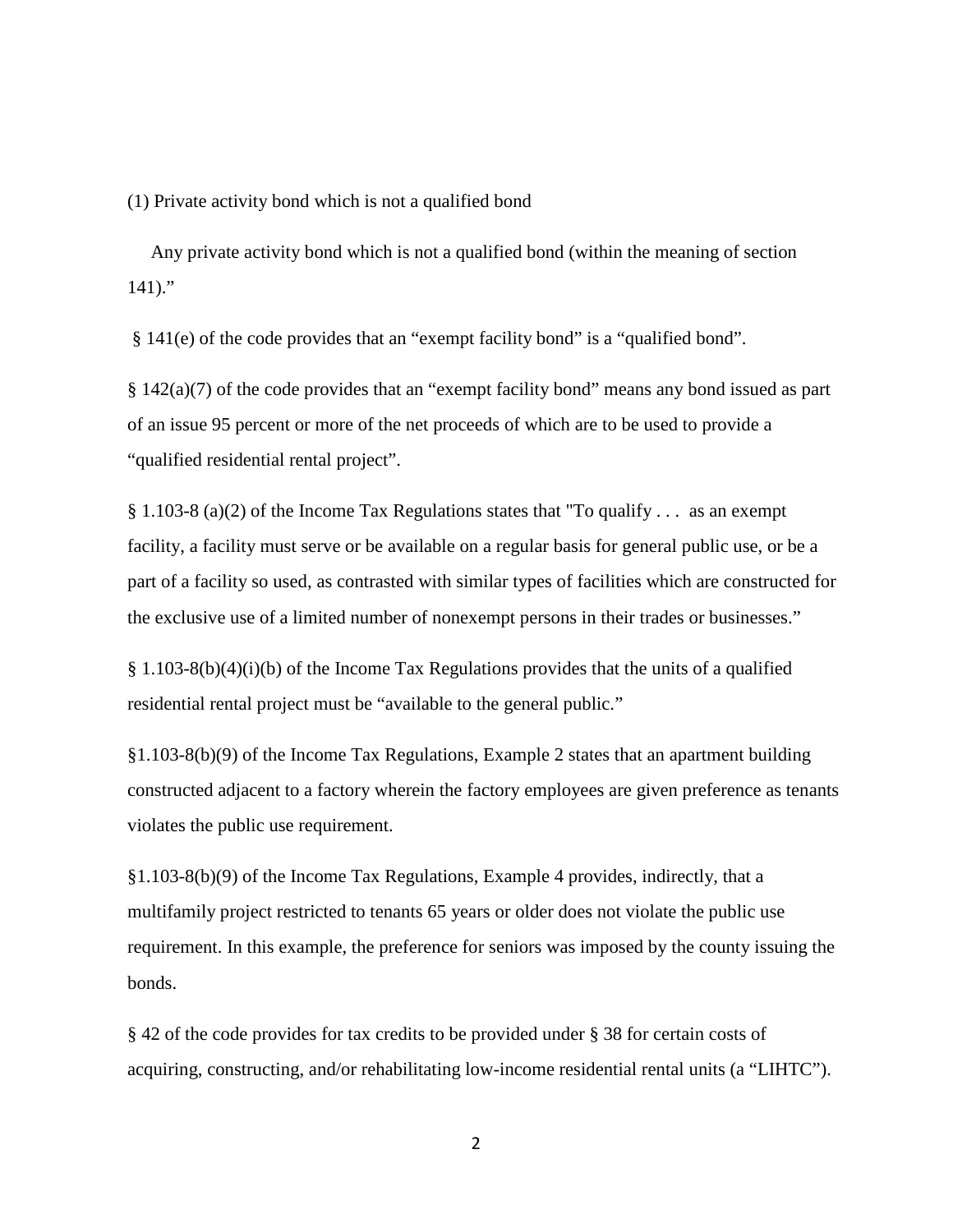§ 1.42-9(a) of the Income Tax Regulations provides "If a residential rental unit in a building is not for use by the general public, the unit is not eligible for a section 42 credit. A residential rental unit is for use by the general public if the unit is rented in a manner consistent with housing policy governing non-discrimination, as evidenced by rules or regulations of the Department of Housing and Urban Development (HUD) (24 CFR subtitle A and Chapter I through XX). See HUD Handbook 4350.3 (or its successor). A copy of HUD Handbook 4350.3 may be requested by writing to: HUD, Directives Distribution Section, room B-100, 451 7th Street, SW, Washington, DC 20410."

 $§$  42(g)(9) of the code, which was added by the Housing Assistance Tax Act of 2008, provides:

"(9) Clarification of general public use requirement. A project does not fail to meet the general public use requirement solely because of occupancy restrictions or preferences that favor tenants:

(A) with special needs,

(B) who are members of a specified group under a Federal program or State program or policy that supports housing for such a specified group, or

(C) who are involved in artistic or literary activities."

The addition of  $\S 42(g)(9)$  creates a possible conflict with  $\S 142(a)(7)$  of the code if the public use requirement of  $\S 142(a)(7)$  is interpreted as prohibiting the use of exempt facility bonds for low-and-moderate income multifamily housing with a rental preference or restriction in favor of the groups specified in § 42(g)(9). Under § 42(h)(1), the amount of LIHTCs allocated to a project is generally limited to the housing credit dollar amount allocated to the project by the State in which such project is located.  $\S$  42(h)(3) provides the formula for the ceiling for such amount in each State.

Under § 42(h)(4) a project can be eligible for a reduced LIHTC (a "4% LIHTC") without receiving a LIHTC volume cap allocation as long as the project is financed with tax-exempt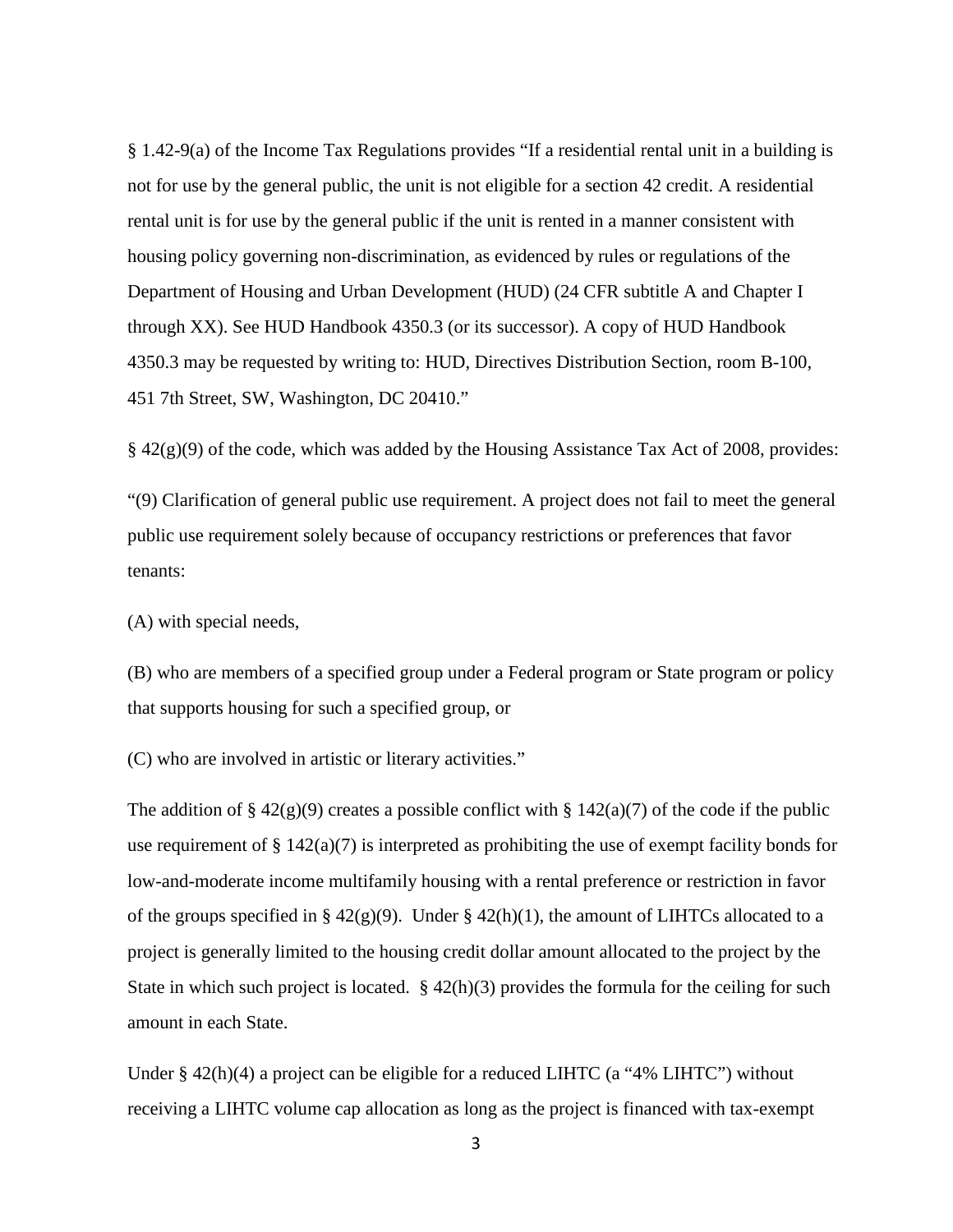bonds taken under account under § 146 (if at least 50% of the project is financed with taxexempt bonds taken into account under § 146, the entire basis of the project is eligible for the 4% LIHTC).

Accordingly, if  $\S 142(a)(7)$  is interpreted as prohibiting the use of tax-exempt private activity bonds to finance multifamily housing projects with preferences for specified groups which are otherwise permitted under  $\S$  42(g)(9), the 4% LIHTC is largely unavailable for any project meeting the requirements of § 42(g)(9). In other words, interpreting § 142(a)(7) as prohibiting rental preferences permitted by §  $42(g)(9)$  essentially reads §  $42(g)(9)$  out of the Internal Revenue Code for all 4% LIHTC transactions. Given the overlap between § 42 and §  $142(a)(7)$ , the term "general public use" should be interpreted the same for both sections. Nothing in the history of the enactment of  $\S 42(g)(9)$  suggests that Congress intended otherwise.

# III. Clarification of General Public Use Requirement for Purposes of § 142

A unit shall not fail to be treated as available to the general public for purposes of § 142 solely because of occupancy restrictions or preferences that meet the general public use requirement under § 42.

# IV. Effective Date

This Notice shall apply to qualified residential rental projects placed in service before, on, or after the date of publication of this Notice.

## V. Request For Comments

Before any notice of proposed rulemaking is issued with respect to the guidance provided in this Notice, consideration will be given to any written public comments on this Notice that are